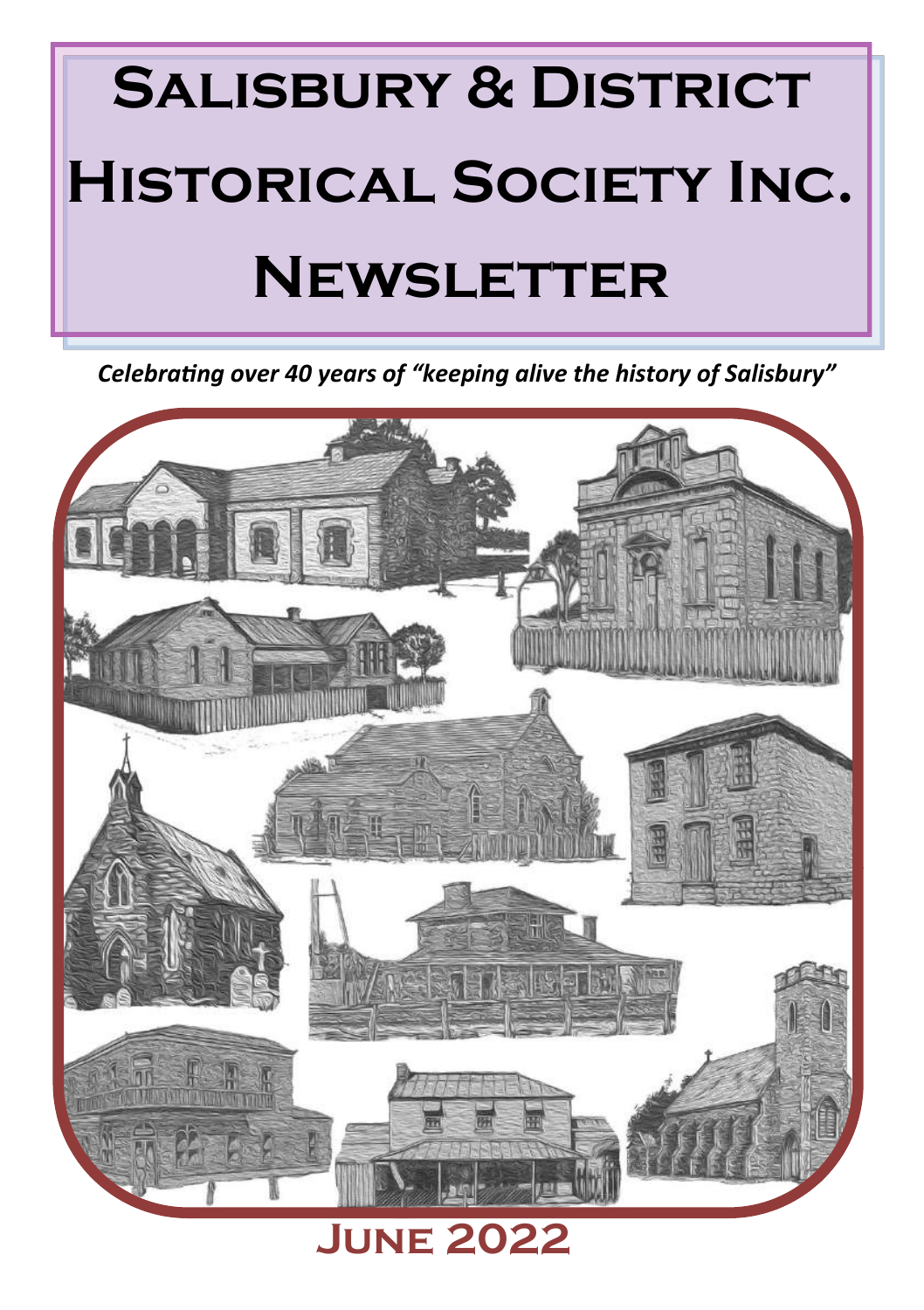

Salisbury & District Historical Society Inc.

3 Ann St Salisbury

**Museum Open**— 2pm-4pm on the 1st Sunday of the month **Water Wheel Open**—2pm-4pm on the 1st and 3rd Sundays of the month These times may vary due to long weekends and school holidays. The Museum and Water Wheel visits can be arranged at other times, please contact the President on 0408086545

# **General Meetings and Activities**

# **February 19th Saturday 9:30am**

*Clean up and Sausage Sizzle*

# **April 6th Wednesday 7:00pm**

*Ruth Gates (nee Magor) 'Gemima Magor' story* 

# **May 15th Sunday 1:30pm**

*History Month Salisbury walk* 

# **June 8th Wednesday 7:00pm**

*Bob Stace "Life & Times of Colonel Light"*

# **August 10th Wednesday 7:00pm**

*Terry Sloan "Penfield & WRE"*

# **October 19th Wednesday 7:00pm**

*AGM "Show & Tell"*

# **December 4th Sunday 12:30pm**

*Christmas Luncheon (details to be advised)*

# *Trip to Kapunda Historical Museum Wednesday June 29th meeting at the Museum at 9:45am or at Map the Miner Kapunda at 11am. Please contact Terry on 0427277302 for further details.*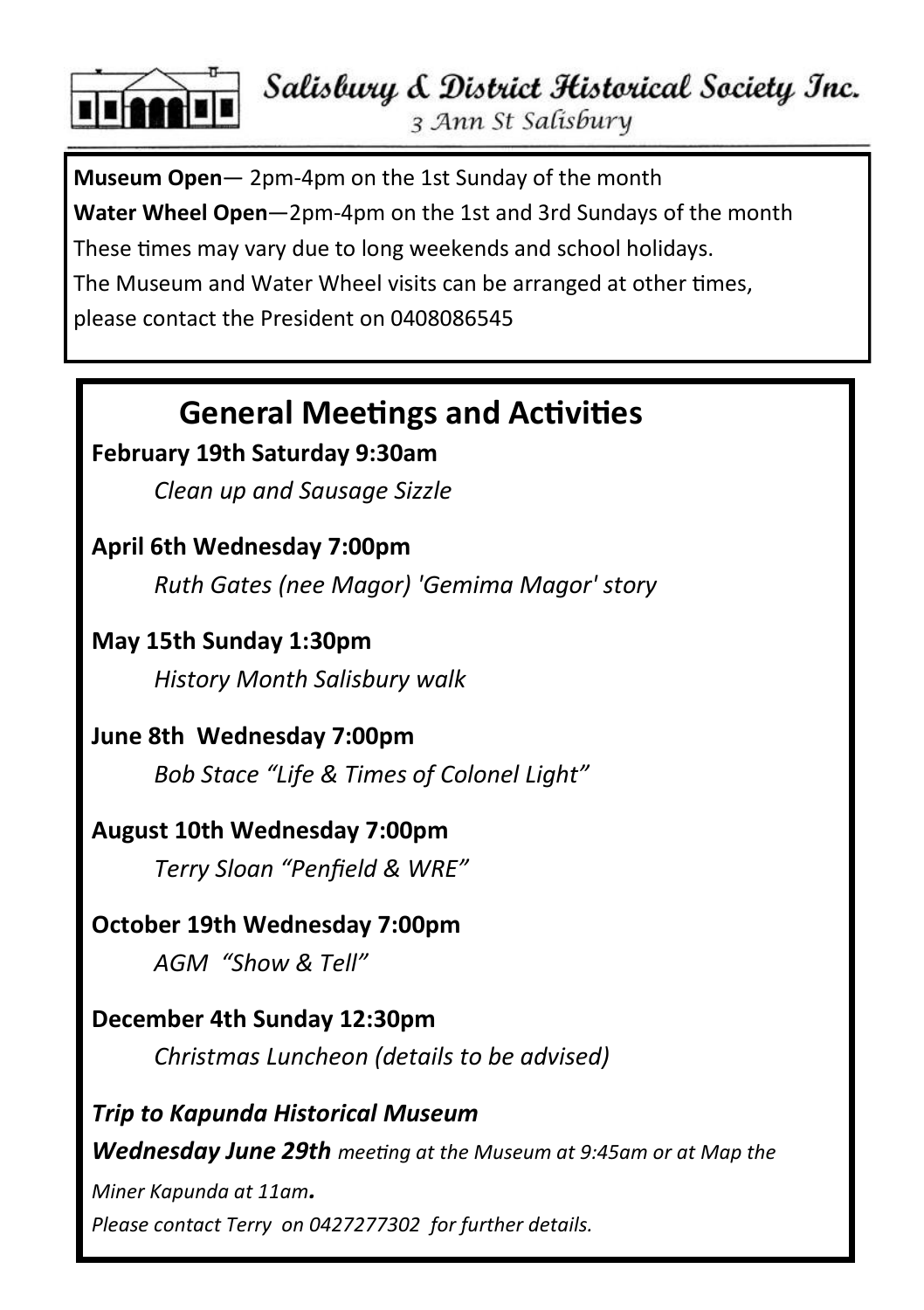#### **Report from the President – Des Brown**

Greetings all; trust you are all well and enjoyed some of those lovely sunny Autumn days. Since our last Newsletter we have had the privilege of hearing Ruth Gates tell the story of Gemima Magor, a 1840s single woman settler and her struggles in the new colony. We also participated in the annual SA History Festival with an historical walk around old Salisbury. This was well attended with 25 people participating followed by the absolutely delightful home made afternoon tea.



# **President's Stop Press Bunyip 12th July 1940 Munitions Factory**

**"***The Prime Minister announced that plans had been drawn up to duplicate Maribyraoung explosive factory in South Australia. Situated between the Gawler & Two Wells railway lines where they branched north of Salisbury. Factories for the manufacture and filling of brass cartridges and fuses will be set up at a cost of several million pounds. It is expected employment will be found for 6-8,000 persons. The Premier (Mr Playford) has agreed that the State shall assume responsibility for the necessary facilities, such as a railway, communications and the provision of electric power, roads and sewerage to the boundaries of the land. He offered the services of all the States surveyors, engineers and technicians to ensure speedy completion of the work."*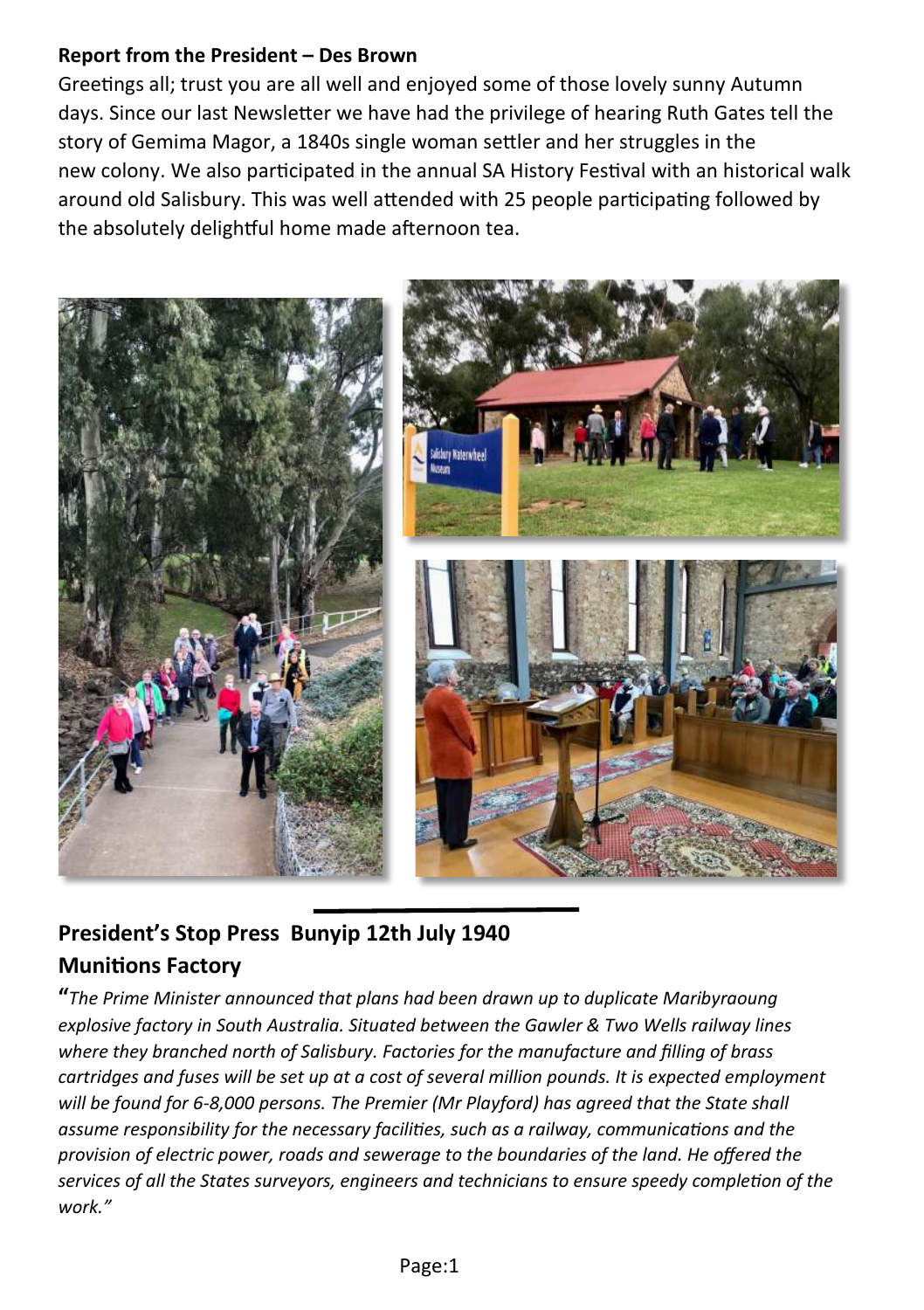### *Salisbury in 1850-1851*

# *From "Colonist, Copper and Corn" in the colony of South Australia.*

*25th January 1851 -* it was the evening of a very hot day that we took our departure from Adelaide to the North, the weather not permitting us to set our earlier. We passed through North Adelaide to Torrens forming the boundary of the Hundred of Adelaide and Yatala, district adjacent to West Torrens and Port Adelaide, through the latter of which we pursued our road, skirting Prospect Village at the back of Mr Graham's, director of the Burra Mines, capacious enclosure and fanciful residence (Graham's Castle). The vegetation about this spot has wonderfully grown up, and had produced the desirable effect of partially hiding the two incomprehensible pyramids erected there, which however still stick up in the premises like a couple of gigantic pastiles.



After some miles of uninteresting country, we put up at the "Grand Junction" Inn, Gepps Cross, at the corner of diverging roads, Grand Junction Road to Port Adelaide and Gawler Road to the North where, from our knowledge of the landlord and landlady we felt sure of a very

comfortable accommodation. The sphere is a new one to the parties who keep this house of entertainment, but from their long acquaintance with what constitutes comfort combined with elegance, which they themselves have enjoyed, no house on the road can furnish more substantial luxuries in everything of the domestic character. We have experienced that relief from insect torment which mosquito curtains afford, and were provided with a bed the goodness of which we have formerly appreciated on the Yankalilla Hills. The fare was as good as the sleeping accommodation, and a lady may safely trust herself to the attentions of the hostess of the Grand Junction.

The landlord showed us a skittle-alley of his own erection attached to the building, covered in, yet light and well ventilated, with accommodation for players and spectators. The game, he said, was an attractive one to a profitable class of his customers and he seemed rather proud of this auxiliary to his establishment. The North road from this spot to Gawler Town presents no attractions. It lies along an immense expanse of plain, interrupted only by the strip of vegetation of the Dry Creek and Little Para. There is an Inn at the former of these places, kept by Mr J. Merryweather where another instance may be found of persons education adapting themselves to the circumstances of so public a life.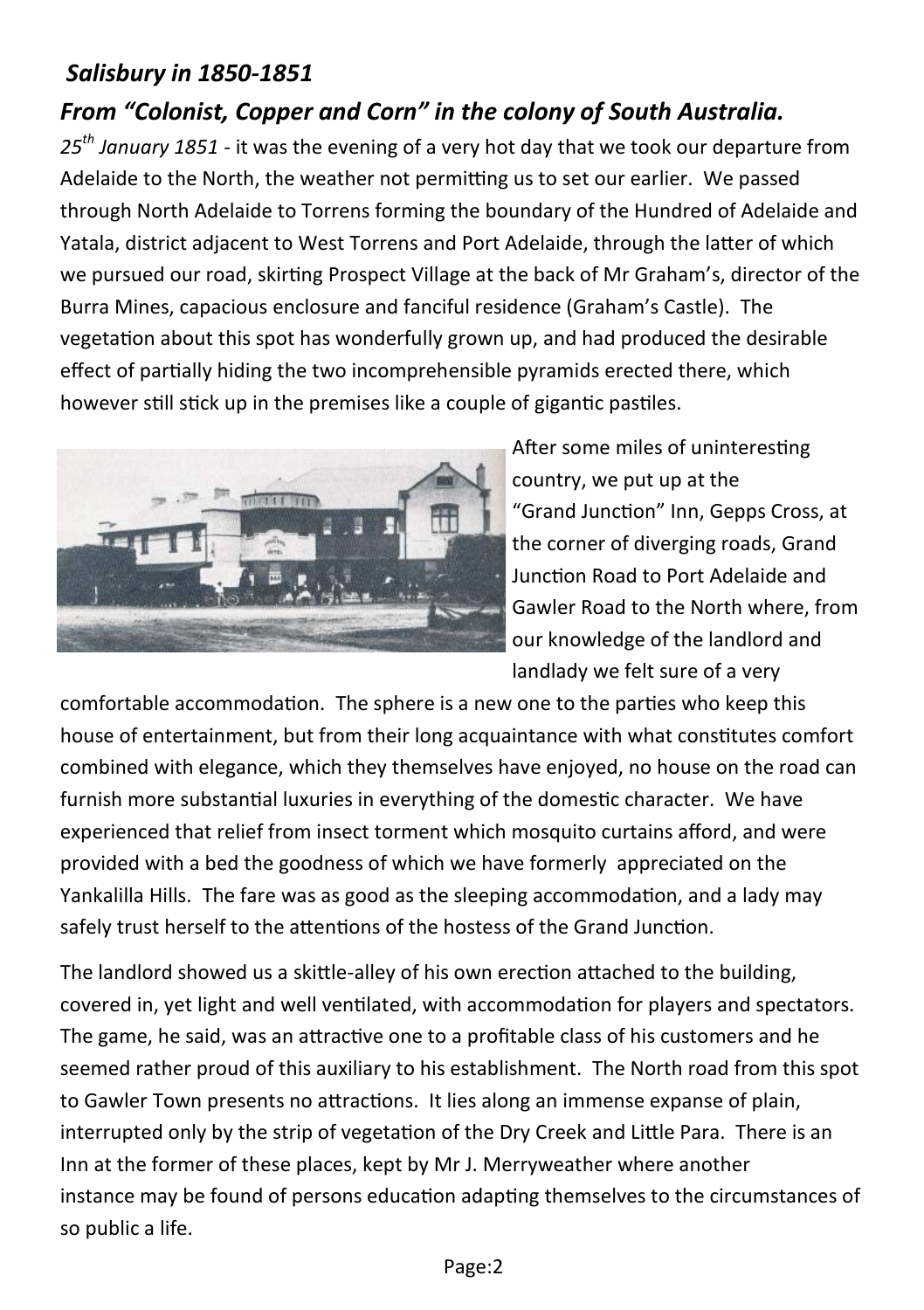There are many farms up the Dry Creek under the hills along a range extending probably ten miles, where good corn crops are produced and which have not altogether been so much affected by the season. About a mile from the Little Para opposite a road leading to the Township of Salisbury is a wayside Inn, the "Bull in Mouth" the property we believe of Mr Bean.



At the Little Para, the traveller will find accommodation at the "Old Spot" to us who visited it ten or eleven years ago. We could hardly recognise even the locality, from the alterations made by the enclosures and building, of the original inn nothing remains. The Landlord Thomas Williams is a very civil and intelligent person, and his wife a pleasant and obliging landlady. The house is in the process of improvement, and private sitting rooms and bedrooms are nearly finished. The Inn requires this, for although the present erection supersedes what was little better than a den, the bedrooms are too small, and without sufficient ventilation. Our own in addition to an almost air tight window, which we could leave open at night, as it was on the ground floor and close by the roadside, was ceiled, and contained a bed with a tester, which should be removed in summer, as the confinement produces at least a fancied difficulty of respiration. This discomfort will be removed by the new buildings. In all bedrooms when no chimney is carried up to a vent, an upper pane of the window should always be made to be open. We are of the opinion that the admission of the night air is more beneficial than otherwise at every season, periods of hot winds excepted.

The heat this morning, the  $27<sup>th</sup>$ , was still oppressive as we walked over the plains of Salisbury. On our way we called on Mr Aubert whose residence west of the road among vegetation of the Little Para, we had not visited for many years. Here we found a manifest improvement Mr Aubert has carefully fenced his two sections, and in the one he lives upon has carefully preserved the vegetation. The land immediately around the dwelling is gently undulating, the section is agreeably timbered, and the slopes covered with silver wattle, with its lively green and through all the pasturage was very dry where half a dozen fine looking horses were feeding, the place looked rural and refreshing, and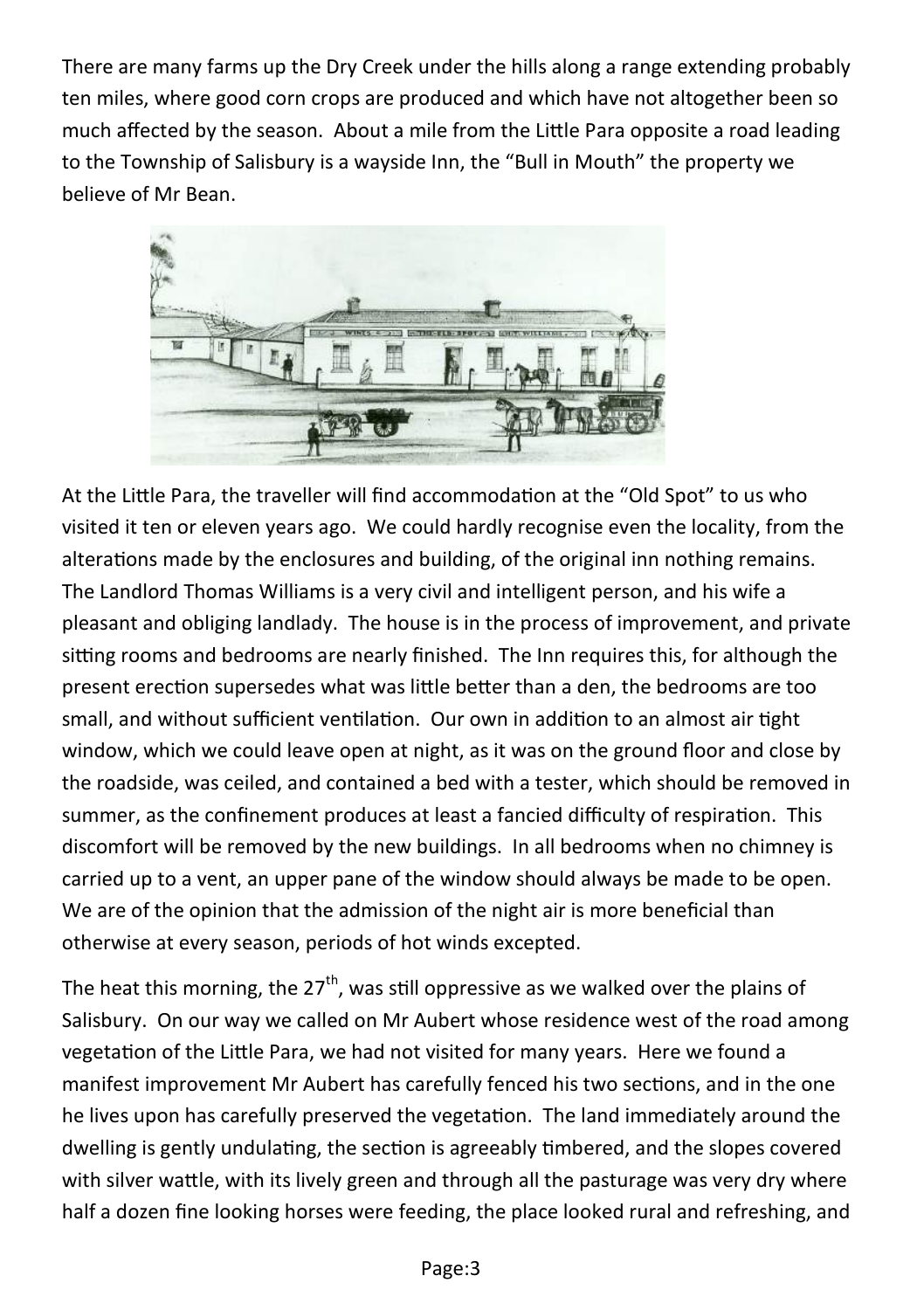the hut was embowered in creepers or some other verdure. Mr Aubert showed us into his cool room, where we found some fresh arrivals of French Literature and among others, translations of Dicken's "Cricket on the Hearth" and Coopers "Spy"… The rest of this immediate neighbourhood was not gained in appearance, even allowing for the season as a trying one, the wattles and other undergrowth near the inn have disappeared and the cuttings through the hills to and from the bed of the stream, make the place naturally desolate, look still more dreary and sterile. Below the hill on which Mr Broadbent has pitched his tent, is a small wattle scrub, almost the only green object, bedside a few trees in the bed of the Para. There are here a baker, a butcher, and a general store keeper. Behind the hills to the east the Roman Catholic Bishop, Rt Rev Francis Murphy DD, has a residence, and there are farms belonging to Mr H.H. and R. Blackham, 'Glemhor', and some others, where good wheat and other corn crops have been successfully raised.

A few miles in the same direction is the property of Messrs A.W. Thorald Grant J.P. 'Tyeeka' seven miles south of Gawler, assumed the surname Thorald, 1850 and Butler, pioneer pastoralist (Redbanks) on River Light considerable sheep farmers.

Near Grant's house is a spring which, by an enlargement of the pool there for sheep washing before being shown, has thrown up a volume of water so great as to flow profusely along the plains. This flow if permanent, would be an inestimable advantage, but it may be the result of as before has been the case, of a confined body of water, which, in spending itself, may create disappointment. We came to Salisbury after a walk of about a mile and a half.



The land on which this village or township is situated was the property of Mr Harvey formerly the landlord of the "Travellers Rest" who has sold it out in half acre allotments. It fronts in its main street on a road which runs parallel to that from Hindmarsh to North Adelaide, to Gawler Town and bids fair to rival the old road in traffic. Salisbury, until lately, was unknown to us, and seems to have sprung up like a mushroom to be, however, more lasting and substantial. A road runs west through the Township to the North Arm of the Port River, Port Adelaide. Salisbury contained already fifty houses and shops, and the population of at least 200 persons.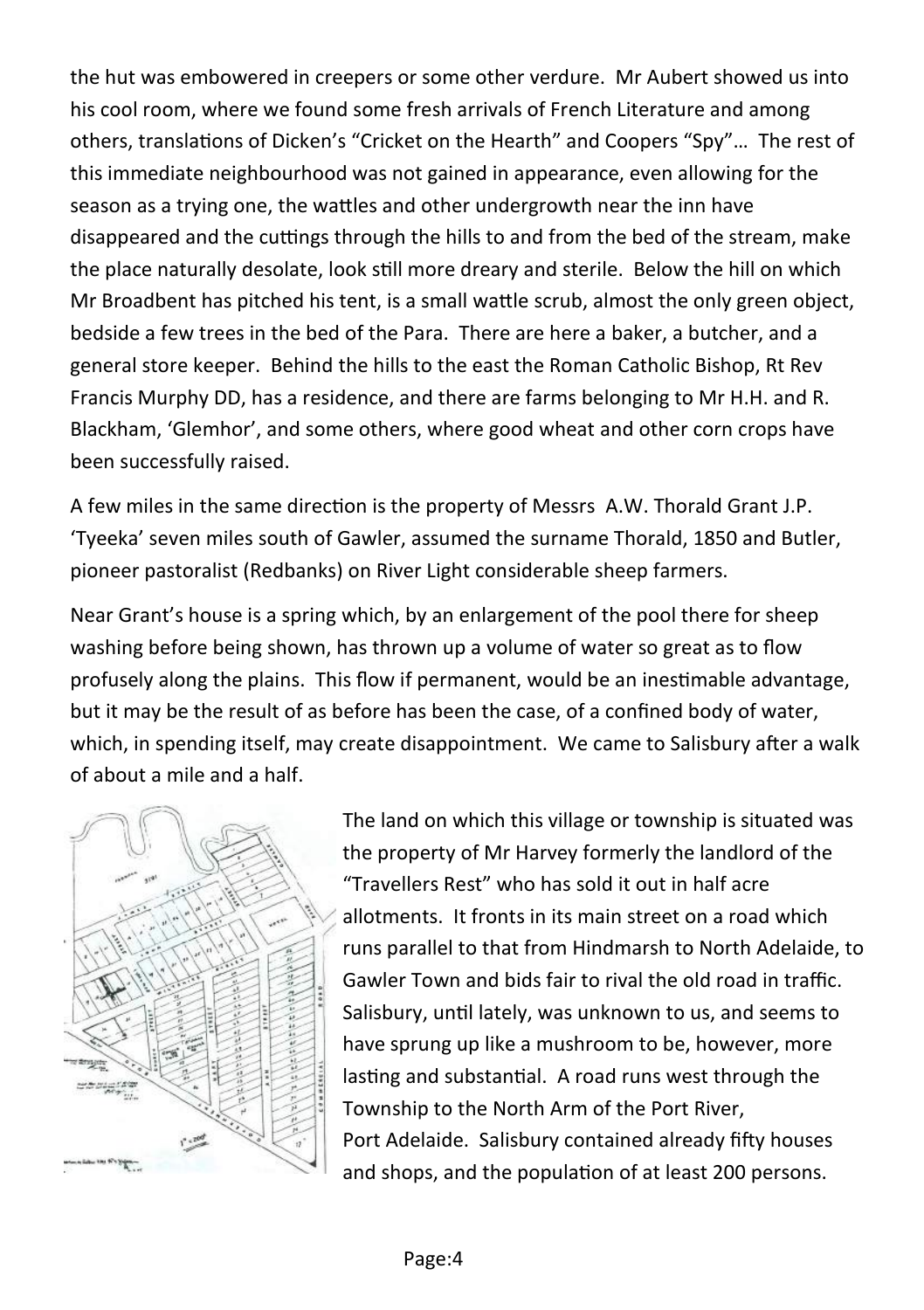

There is a small building intended for the service of the Church of England, St Johns Church of England (1846 the old church still stands) which will contain a congregation of one hundred, but it is as yet unfinished, and wants ceiling and seats. A little assistance would complete this desirable erection. It is at present used as a school, and we found between thirty and forty children there under the teaching of we believe, a Mr Kleeall (if we rightly caught the name.)

We understand, that from various neighbourhoods, 150 children would be gladly sent to receive instructions here were proper measures taken to promote it. The Rev Mr Coombes of Gawler has kindly furnished books, and otherwise assisted as far as practicable. The village is on the banks of the river, here also, as elsewhere, nearly dry, and crossed by a decent bridge. There are several butchers, two bakers, two blacksmiths, as many wheelwrights and carpenters, one tailor, and, as our informant added, one doctor. Races were recently held there – the course, as pointed out to us, being the front road, and thence around the township.

Objection was originally made as to the site of Salisbury for the want of water, and this objection was increased by diggings near the opposite hills to the depth of 13 feet, without success. Water, it seems, however, was at last found, but it appears that the locality selected for trial was injudicious this necessary of life being afterwards discovered at much less depths north and south of the spot in question.

The first difficulty, unjustly, for wells were shown to us in the township where good water, which we tasted, was obtained at a depth of fifty-four feet, and it has since been got at twenty-seven feet, it averages, however, everywhere no more than forty-five feet. This we were told and believe but we must add, that if water is to be scarce in summer, which does not appear to be borne out, we fear, on considering the situation of the township, that there may be more than enough of it in winter.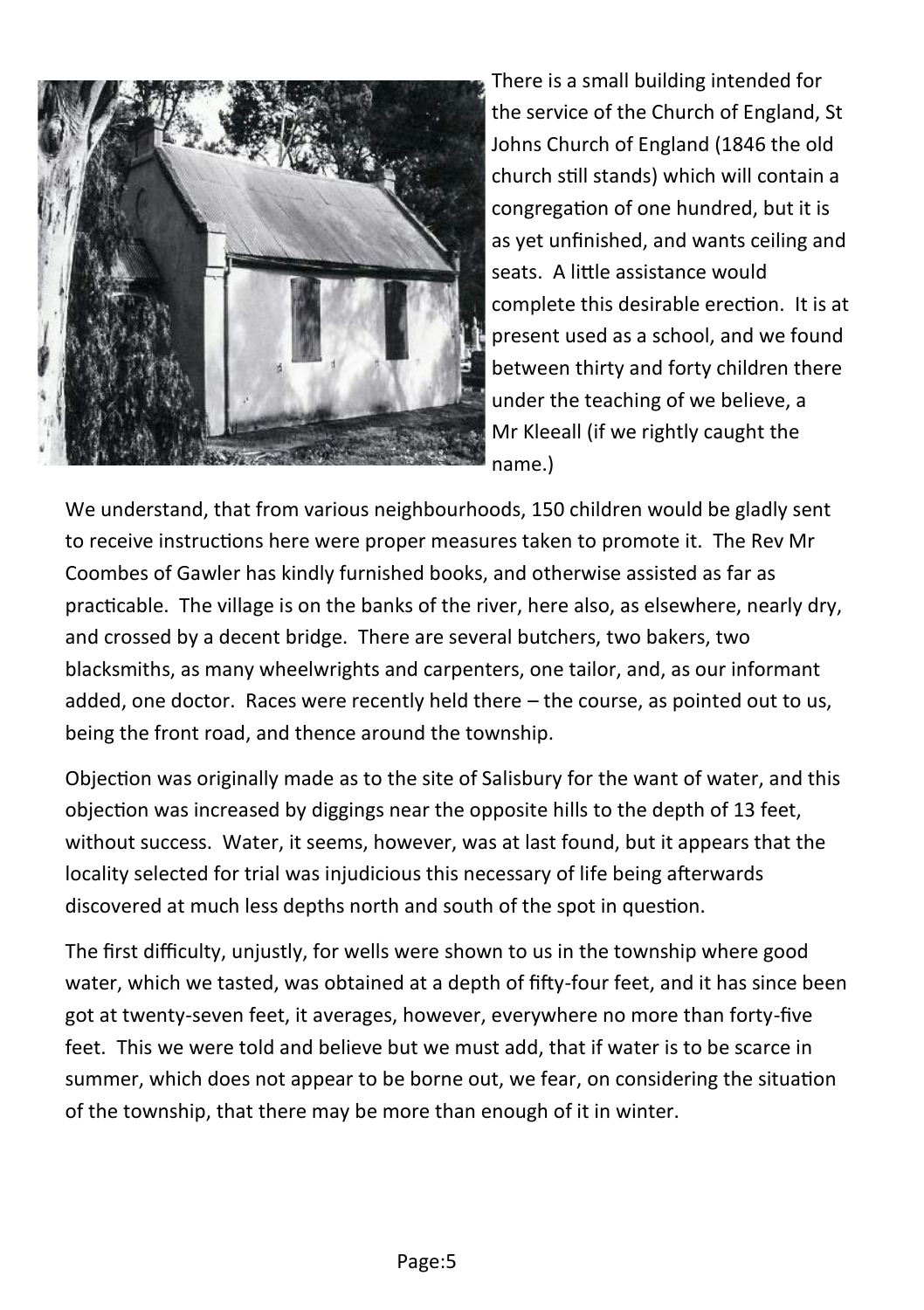

There is a good Inn, with rooms upstairs called the "New Road Inn" kept by Mr Wright, a proprietor of land and patron of builders. Two brickmakers are established in this place and a manufactory of roofing and flooring tiles, of which we saw samples singly and en masse. The roofing tiles are sound and good, and are charged at 2.2s pounds per thousand, and the flooring tiles, excellent, are 1s.6d per dozen and will apparently stand rough usage. Bricks are delivered at 28s. per thousand – Hindmarsh price, by which the market here is governed, and good stone for building is said to be found in the neighbourhood. These particulars, and many others, we heard from an intelligent person named Smith, in the employ of Mr Wright and who seemed from his own account to be well digger general to the township. Many gardens are in progress and good supplies of vegetables have been already produced, a market gardener has also settled here.



Eastwards, behind the township are several large farms, where a great deal of corn is grown. A Mr John Winzor, arrived in 1838, (Lord Goderich) holds seven sections, a Mr Fidge, four, and Mr W. Trevascas and Messrs Miles and Raymond have farms in the same locality. The latter of four sections belonging to Mr Fenden have grown in the present season corn crops averaging thirty-five bushels to the acre.

There are also many small allotments to five acres and upwards, laid out and sold by Mr Porter where several Irish families are located. From Salisbury we crossed again the "Old Spot" at the Little Para to proceed to Gawler.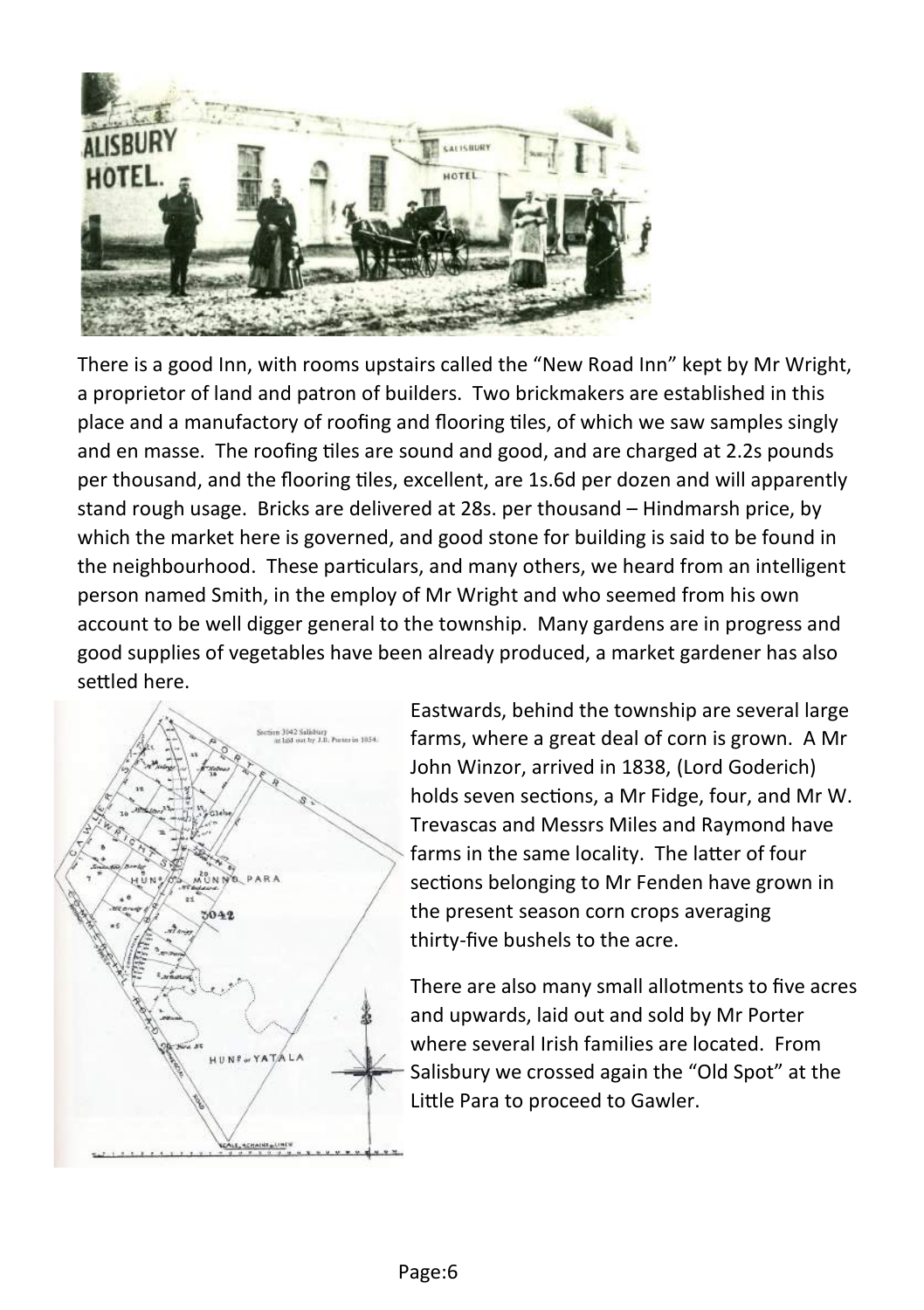#### **KESTERS OF PARA HILLS**

George Kester, born on 6 November 1848 in Cambridge England, migrated from England with his family, father William and mother Ann, at the age of six in 1854.



George married Jane Judd in 1877. Jane was born in Clarendon, Wiltshire, England on the 20 September 1849, second child of Joseph and Ann Judd who migrated to Australia in 1851.

The early part of their marriage was spent at Kapunda, where George carted wool and wheat with a bullock team, travelling as far as Burra for loads.

Jane who was said to be a very astute business person convinced her husband to purchase the Para Hills Dairy Farm with money she had inherited from her father.

In 1894 they bought Para Hills Dairy Farm from the Walsh family. They purchased 141 acres for 3 pounds per acre. Their family consisted of 3 sons, John, Henry, Ernest and four daughters, Emily, Eliza, Annie and Alice. There was a small low ceilinged stone cottage already on the property which they lived in until they built "Pleasant View" alongside the original cottage, at the turn of the century. It was a six roomed limestone house located on Bridge Road. The original cottage was demolished by the family in the late 1920s.

Early farming methods of broadcasting seeds by hand and harrowing in did not result in many good harvests, no such things as fertilizers or seed drills at that time.



To make some sort of income to keep the family fed Jane would travel in a spring cart once a week to the Adelaide Market with one pound in her purse, some eggs and a few pounds of butter which she would sell. She would then buy supplies for the next week. Their diet regularly consisted of bread and dripping. She also sent cream by train from the Salisbury station to a butter factory in the city.

Water was a problem in the area until 1911, when a small main was established from the Main North Road to Bridge Road via Kester's Road. In 1914 another pipe was laid down McIntyre Road, which serviced the Goodall and Kester properties. Up until then the farm had to rely on wells and rainwater tanks.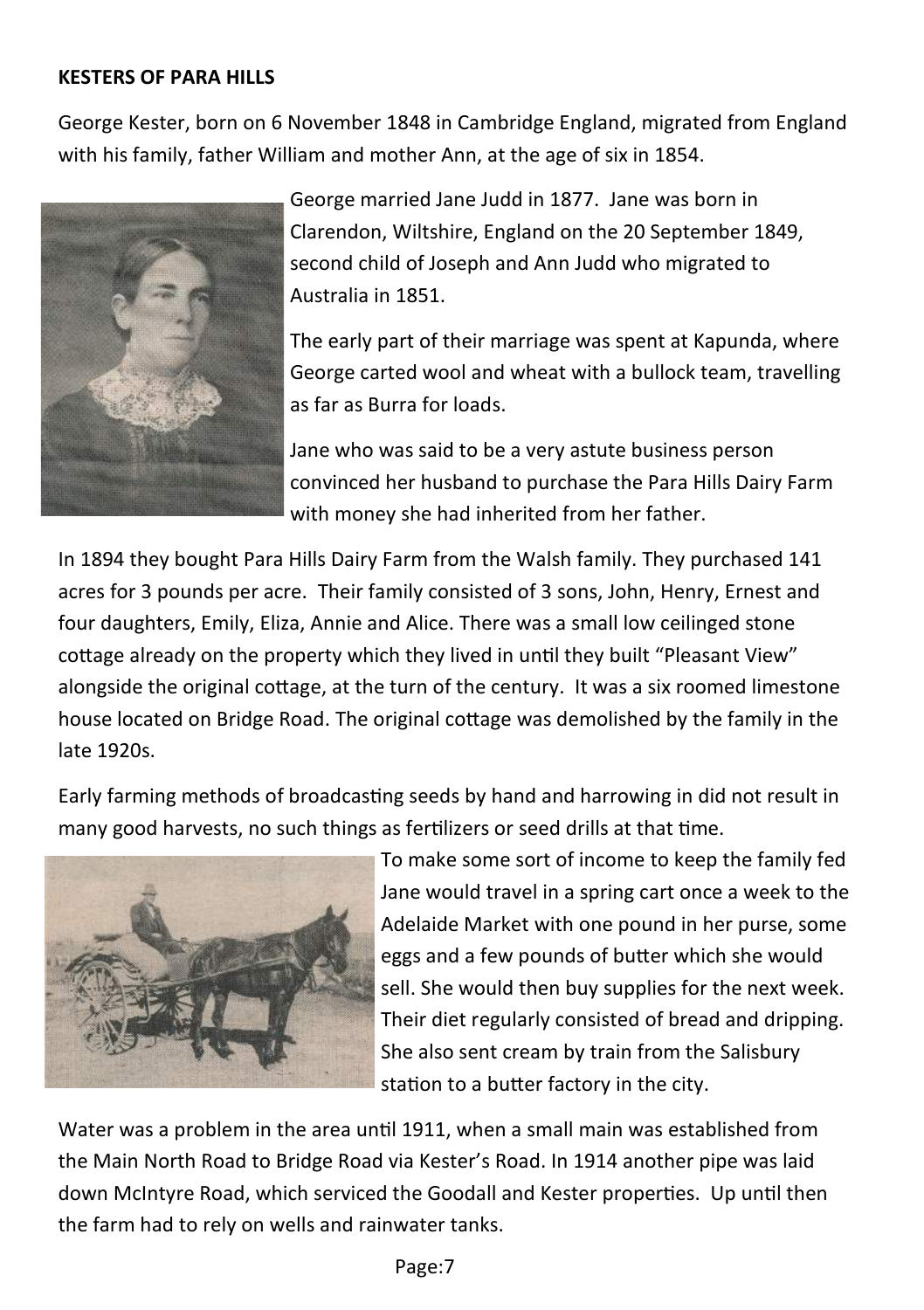Henry Richard Kester married Adelaide Badcock in 1907 and ran the Para Hills property with his brother Ernest after his fathers' retirement in 1913. George and Jane moved to Yatala. However Ernest only remained on the farm a few years before retiring due to war injuries.

Jane died in 1917 aged 67, George died in 1937 aged 88.



The Kesters' engaged in mixed farming, growing oats and wheat mainly for hay. A common task was to hitch five horses to a four-ton load of hay and take it to the horse tram depot at Walkerville. As farming techniques improved it became one of the best hay growing farms in the state. One year the family harvested 500 tons of hay. They also ran a large dairy and kept fowls, sheep, pigs, and about 12 horses on the property for work and riding.



Henry retired in 1950, but still remained on the farm till his death in 1962. Adelaide moved to Waterloo Corner Road in Salisbury, then to Beulah Park where she passed away in 1972. They had six children Irene, Norma, Allen, Mavis, Melva and Laurel. They all attended the Salisbury Public School, travelling by pony and trap unlike their father who had a four and a half mile walk to school each day.

Additional land adjoining their own was purchased in 1934. Allen married Muriel Tothill in 1935 and they built another house on Bridge Road, which still stands today. They had 5 children, Gwenda, Shirley, John, Margaret and Robert. Further adjoining land purchases were made in 1950 and 1951 to enlarge the family holdings.

Allen remained at "Pleasant View" running the property with the help of his eldest son John until the property was all sold in 1959 to Reid Murray Development Pty Ltd. for the Para Hills housing subdivision.

Allen and family moved to a new property at Benayeo on the Victorian border thus ending an era of 4 generations of Kester farmers at Para Hills.

#### *Submitted by Jennifer Paine*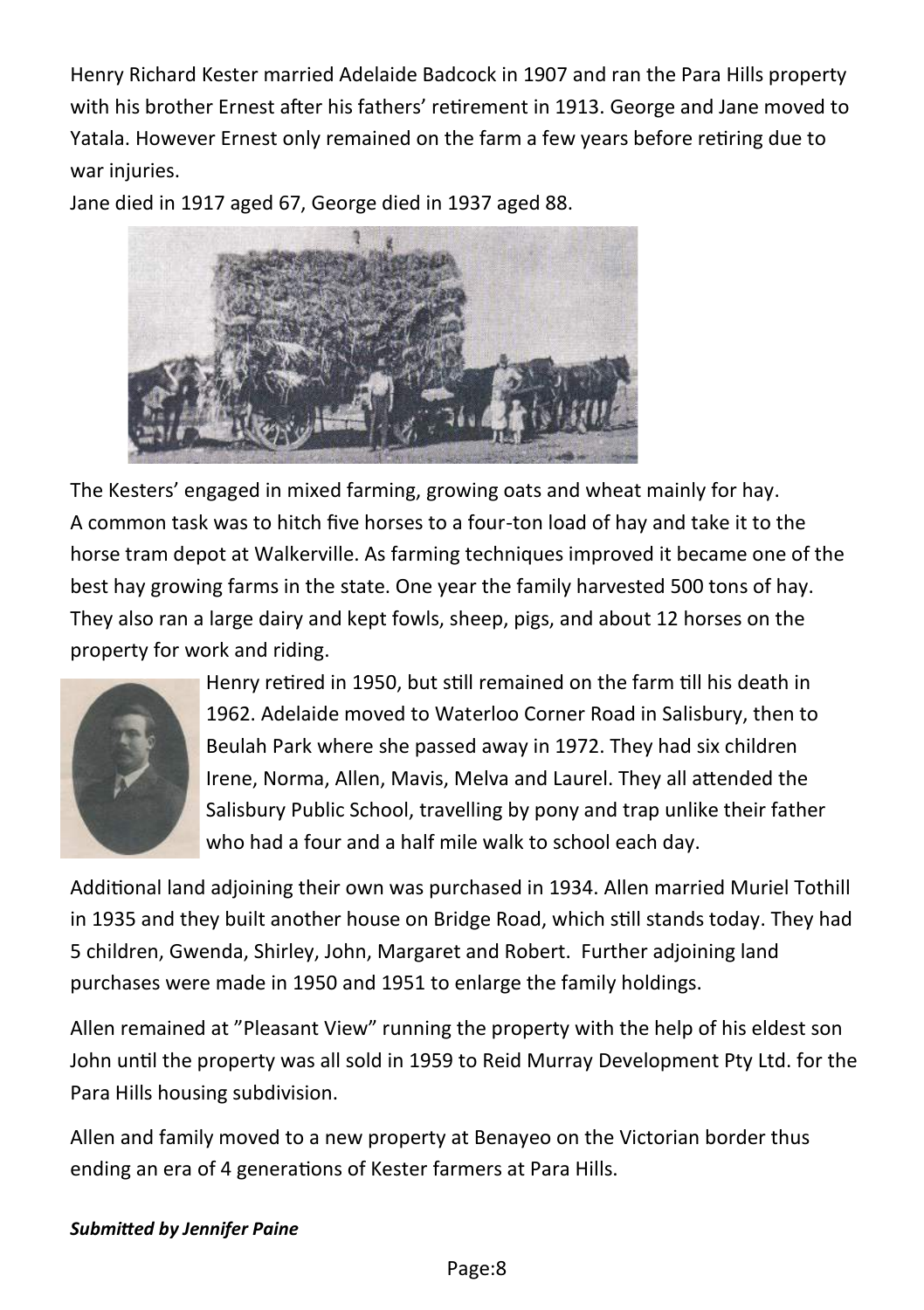# **Snapshots from the past**



**Commercial Road** 

1854



Governor McDonnell Hotel 1920s Built by Joseph Broadstock in late 1800s

*If you wish to see more historical photographs, please refer to our Flicker account www.flickr.com/photos/sdhsphotos and select the "Album" option*